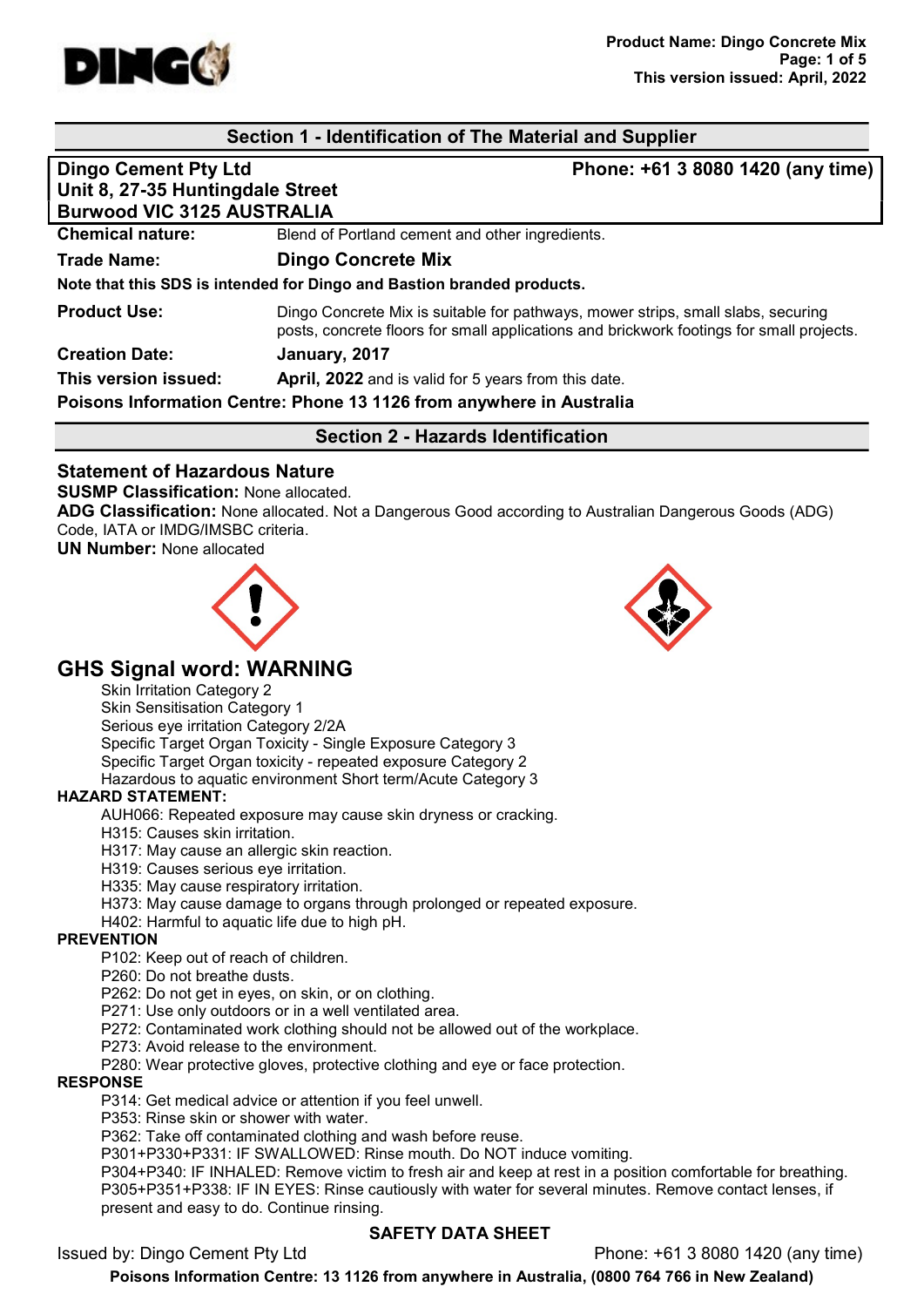

P333+P313: If skin irritation or rash occurs: Get medical advice.

P337+P313: If eye irritation persists: Get medical advice.

P370+P378: Not combustible. Use extinguishing media suited to burning materials.

#### **STORAGE**

P403: Store in a well-ventilated place.

P405: Store locked up.

P402+P404: Store in a dry place. Store in a closed container.

**DISPOSAL** 

P501: If they can not be recycled, dispose of contents to an approved waste disposal plant and containers to landfill (see Section 13 of this SDS).

#### Emergency Overview

Physical Description & Colour: Grey coloured powdered mixture.

#### Odour: No odour.

Major Health Hazards: irritating to eyes, respiratory system and skin, possible skin sensitiser, repeated exposure may cause skin dryness or cracking.

| <b>Section 3 - Composition/Information on Ingredients</b> |               |        |                                                    |         |  |
|-----------------------------------------------------------|---------------|--------|----------------------------------------------------|---------|--|
| Ingredients                                               | <b>CAS No</b> | Conc,% | TWA (mg/m <sup>3</sup> ) STEL (mg/m <sup>3</sup> ) |         |  |
| Portland cement                                           | 65997-15-1    | 10-30  | 10                                                 | not set |  |
| Silica (Crystalline)                                      | 14808-60-7    | 30-70  | 0.1                                                | not set |  |
| Aggregate                                                 | not set       | 30-70  | not set                                            | not set |  |
| Other non hazardous ingredients                           | secret        | to 100 | not set                                            | not set |  |

This is a commercial product whose exact ratio of components may vary slightly. Minor quantities of other non hazardous ingredients are also possible.

The SWA TWA exposure value is the average airborne concentration of a particular substance when calculated over a normal 8 hour working day for a 5 day working week. The STEL (Short Term Exposure Limit) is an exposure value that may be equalled (but should not be exceeded) for no longer than 15 minutes and should not be repeated more than 4 times per day. There should be at least 60 minutes between successive exposures at the STEL. The term "peak "is used when the TWA limit, because of the rapid action of the substance, should never be exceeded, even briefly.

# Section 4 - First Aid Measures

#### General Information:

You should call The Poisons Information Centre if you feel that you may have been poisoned, burned or irritated by this product. The number is 13 1126 from anywhere in Australia (0800 764 766 in New Zealand) and is available at all times. Have this SDS with you when you call.

Inhalation: If irritation occurs, contact a Poisons Information Centre, or call a doctor. Remove source of contamination or move victim to fresh air. If breathing is difficult, oxygen may be beneficial if administered by trained personnel, preferably on a doctor's advice. In severe cases, symptoms of pulmonary oedema can be delayed up to 48 hours after exposure.

**Skin Contact:** Quickly and gently brush away excess particles. Wash gently and thoroughly with warm water (use non-abrasive soap if necessary) for 10-20 minutes or until product is removed. Under running water, remove contaminated clothing, shoes and leather goods (e.g. watchbands and belts) and completely decontaminate them before reuse or discard. If irritation persists, repeat flushing and seek medical attention.

Eye Contact: Quickly and gently brush particles from eyes. Immediately flush the contaminated eye(s) with lukewarm, gently flowing water for 15 minutes or until the product is removed, while holding the eyelid(s) open. Take care not to rinse contaminated water into the unaffected eye or onto the face. Obtain medical attention immediately. Take special care if exposed person is wearing contact lenses.

Ingestion: If swallowed, do NOT induce vomiting. Wash mouth with water and contact a Poisons Information Centre, or call a doctor.

# Section 5 - Fire Fighting Measures

Fire and Explosion Hazards: The major hazard in fires is usually inhalation of heated and toxic or oxygen deficient (or both), fire gases. There is no risk of an explosion from this product under normal circumstances if it is involved in a fire.

No fire decomposition products are expected from this product at temperatures normally achieved in a fire. **Extinguishing Media:** Not combustible. Use extinguishing media suited to burning materials. **Fire Fighting:** If a significant quantity of this product is involved in a fire, call the fire brigade.

# SAFETY DATA SHEET

Issued by: Dingo Cement Pty Ltd Phone: +61 3 8080 1420 (any time)

Poisons Information Centre: 13 1126 from anywhere in Australia, (0800 764 766 in New Zealand)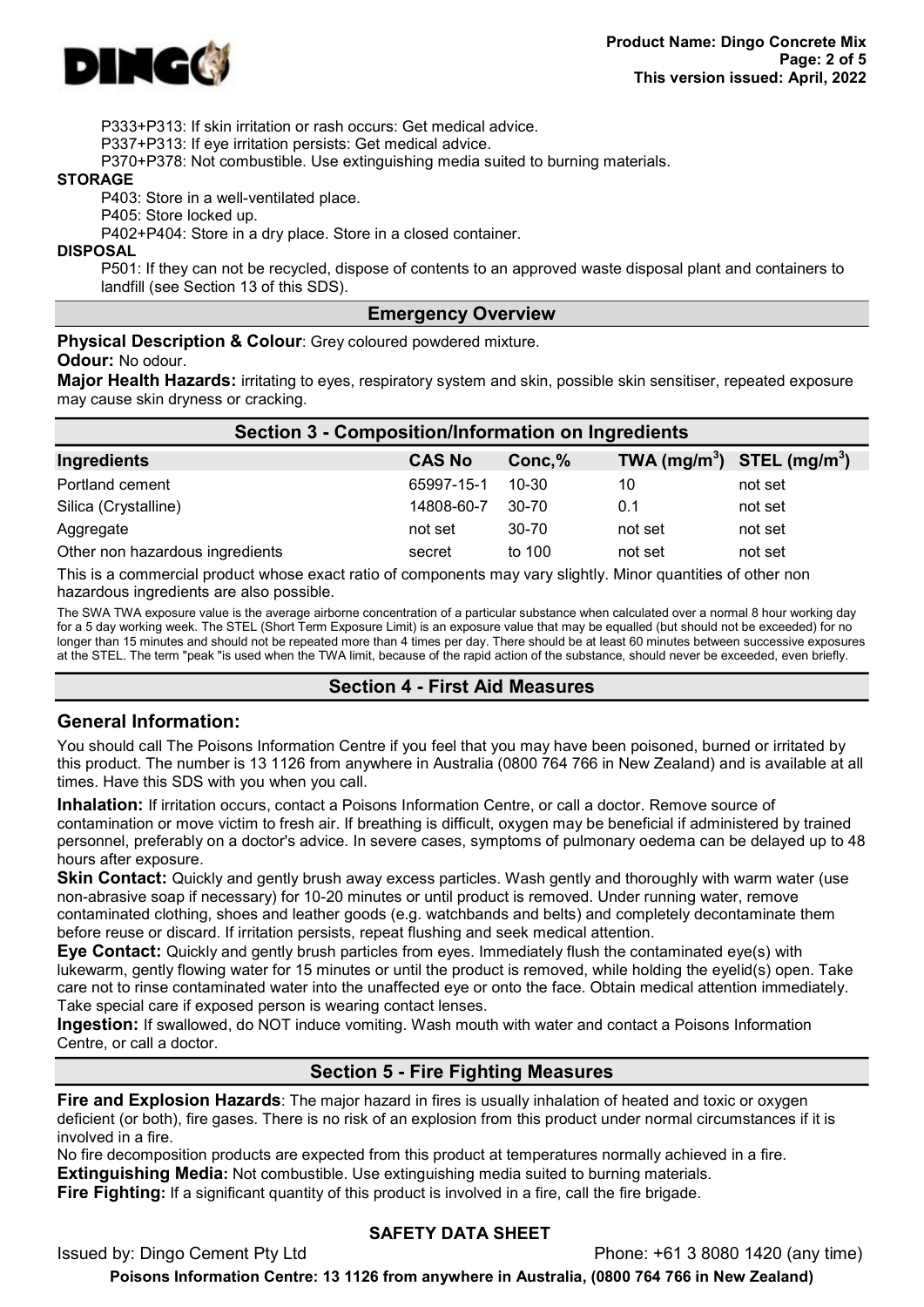

Flammability Class: Does not burn.

# Section 6 - Accidental Release Measures

Accidental release: In the event of a major spill, prevent spillage from entering drains or water courses. Wear full protective clothing including eye/face protection. All skin areas should be covered. See below under Personal Protection regarding Australian Standards relating to personal protective equipment. Suitable materials for protective clothing include no specific manufacturer recommendations. Use impermeable gloves with care. Eye/face protective equipment should comprise as a minimum, protective goggles. If there is a significant chance that dusts are likely to build up in cleanup area, we recommend that you use a suitable dust mask.

Stop leak if safe to do so, and contain spill. Sweep up and shovel or collect recoverable product into labelled containers for recycling or salvage, and dispose of promptly. Consider vacuuming if appropriate. Recycle containers wherever possible after careful cleaning. After spills, wash area preventing runoff from entering drains. If a significant quantity of material enters drains, advise emergency services. This material may be suitable for approved landfill. Ensure legality of disposal by consulting regulations prior to disposal. Thoroughly launder protective clothing before storage or re-use. Advise laundry of nature of contamination when sending contaminated clothing to laundry.

# Section 7 - Handling and Storage

Handling: Keep exposure to this product to a minimum, and minimise the quantities kept in work areas. Check Section 8 of this SDS for details of personal protective measures, and make sure that those measures are followed. The measures detailed below under "Storage" should be followed during handling in order to minimise risks to persons using the product in the workplace. Also, avoid contact or contamination of product with incompatible materials listed in Section 10.

Storage: Make sure that containers of this product are kept tightly closed. Keep containers dry and away from water. Make sure that the product does not come into contact with substances listed under "Incompatibilities" in Section 10. Check packaging - there may be further storage instructions on the label.

# Section 8 - Exposure Controls and Personal Protection

The following Australian Standards will provide general advice regarding safety clothing and equipment: Respiratory equipment: AS/NZS 1715, Protective Gloves: AS 2161, Occupational Protective Clothing: AS/NZS 4501 set 2008, Industrial Eye Protection: AS1336 and AS/NZS 1337, Occupational Protective Footwear: AS/NZS2210.

| <b>SWA Exposure Limits</b> | TWA (mg/m <sup>3</sup> ) | STEL $(mg/m3)$ |
|----------------------------|--------------------------|----------------|
| Portland cement            |                          | not set        |
| Silica (Crystalline)       | በ 1                      | not set        |

No special equipment is usually needed when occasionally handling small quantities. The following instructions are for bulk handling or where regular exposure in an occupational setting occurs without proper containment systems. Ventilation: This product should only be used in a well ventilated area. If natural ventilation is inadequate, use of a fan is suggested.

Eye Protection: Protective glasses or goggles should be worn when this product is being used. Failure to protect your eyes may cause them harm. Emergency eye wash facilities are also recommended in an area close to where this product is being used.

**Skin Protection:** If you believe you may have a sensitisation to this product or any of its declared ingredients, you should prevent skin contact by wearing impervious gloves, clothes and, preferably, apron. Make sure that all skin areas are covered. See below for suitable material types.

**Protective Material Types:** There is no specific recommendation for any particular protective material type. Respirator: If there is a significant chance that dusts are likely to build up in the area where this product is being used, we recommend that you use a suitable dust mask.

Eyebaths or eyewash stations and safety deluge showers should, if practical, be provided near to where this product is being handled commercially.

# Section 9 - Physical and Chemical Properties:

Physical Description & colour: Grey coloured powdered mixture. Odour: No odour. **Boiling Point:** Not available. Flash point: Does not burn. Upper Flammability Limit: Does not burn. Lower Flammability Limit: Does not burn. Autoignition temperature: Not applicable - does not burn.

# SAFETY DATA SHEET

Issued by: Dingo Cement Pty Ltd Phone: +61 3 8080 1420 (any time)

Poisons Information Centre: 13 1126 from anywhere in Australia, (0800 764 766 in New Zealand)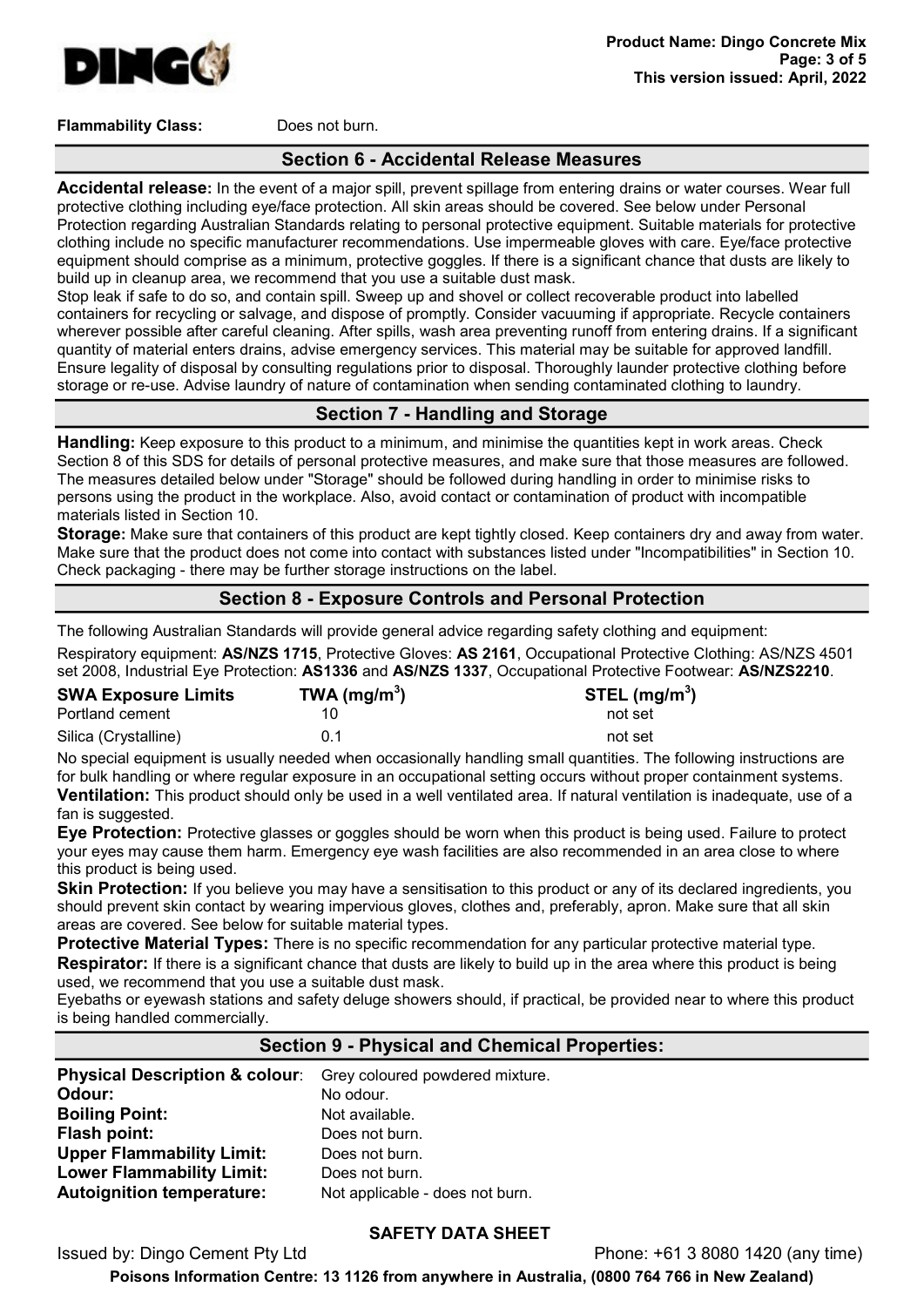

| <b>Freezing/Melting Point:</b>       | $>1200^{\circ}$ C                               |
|--------------------------------------|-------------------------------------------------|
| <b>Volatiles:</b>                    | No data.                                        |
| <b>Vapour Pressure:</b>              | Nil at normal ambient temperatures.             |
| <b>Vapour Density:</b>               | Not applicable.                                 |
| <b>Specific Gravity:</b>             | No data.                                        |
| <b>Water Solubility:</b>             | Forms slurry which sets or hardens on standing. |
| pH:                                  | About 12                                        |
| <b>Volatility:</b>                   | Nil at normal ambient temperatures.             |
| <b>Odour Threshold:</b>              | No data.                                        |
| <b>Evaporation Rate:</b>             | Not applicable.                                 |
| <b>Coeff Oil/water Distribution:</b> | No data                                         |
| <b>Particle Characteristics:</b>     | May contain respirable particles.               |
| <b>Autoignition temp:</b>            | Not applicable - does not burn.                 |

# Section 10 - Stability and Reactivity

Reactivity: This product is unlikely to react or decompose under normal storage conditions. However, if you have any doubts, contact the supplier for advice on shelf life properties.

Conditions to Avoid: Keep containers tightly closed. Containers should be kept dry.

Incompatibilities: water, acids, zinc, tin, aluminium and their alloys.

Fire Decomposition: No significant quantities of decomposition products are expected at temperatures normally achieved in a fire. Silicon compounds.

**Polymerisation:** This product will not undergo polymerisation reactions.

# Section 11 - Toxicological Information

# Local Effects:

**Target Organs:** There is no data to hand indicating any particular target organs.

# Classification of Hazardous Ingredients

**Ingredient Codes Health Hazard Statement Codes** 

Silica (crystalline; respirable fraction) H350i, H372

- Carcinogenicity category 1A
- Specific target organ toxicity (repeated exposure) category 1

Depending on the type of handling and use (e.g. grinding, drying, mix, load, unload), airborne respirable crystalline silica (quartz - cristobalite) may be generated. Prolonged and/or massive inhalation of respirable crystalline silica dust may cause lung fibrosis, commonly referred to as silicosis. Principal symptoms of silicosis are cough and breathlessness. Occupational exposure to respirable crystalline silica dust should be monitored and controlled. This product should be handled with care to avoid dust generation.

# Potential Health Effects

# Inhalation:

Short Term Exposure: This product is an inhalation irritant. Symptoms may include headache, irritation of nose and throat and increased secretion of mucous in the nose and throat. Other symptoms may also become evident, but they should disappear after exposure has ceased if treatment is prompt.

Long Term Exposure: No data for health effects associated with long term inhalation.

# Skin Contact:

**Short Term Exposure:** Classified as a potential sensitiser by skin contact. Exposure to a skin sensitiser, once sensitisation has occurred, may manifest itself as skin rash or inflammation, and in some individuals this reaction can be severe. In addition product is a skin irritant. Symptoms may include itchiness and reddening of contacted skin. Other symptoms may also become evident, but all should disappear once exposure has ceased.

Long Term Exposure: Repeated exposure may cause skin dryness or cracking.

# Eye Contact:

**Short Term Exposure:** This product is an eye irritant. Symptoms may include stinging and reddening of eyes and watering which may become copious. Other symptoms may also become evident. If exposure is brief, symptoms

# SAFETY DATA SHEET

Issued by: Dingo Cement Pty Ltd Phone: +61 3 8080 1420 (any time) Poisons Information Centre: 13 1126 from anywhere in Australia, (0800 764 766 in New Zealand)